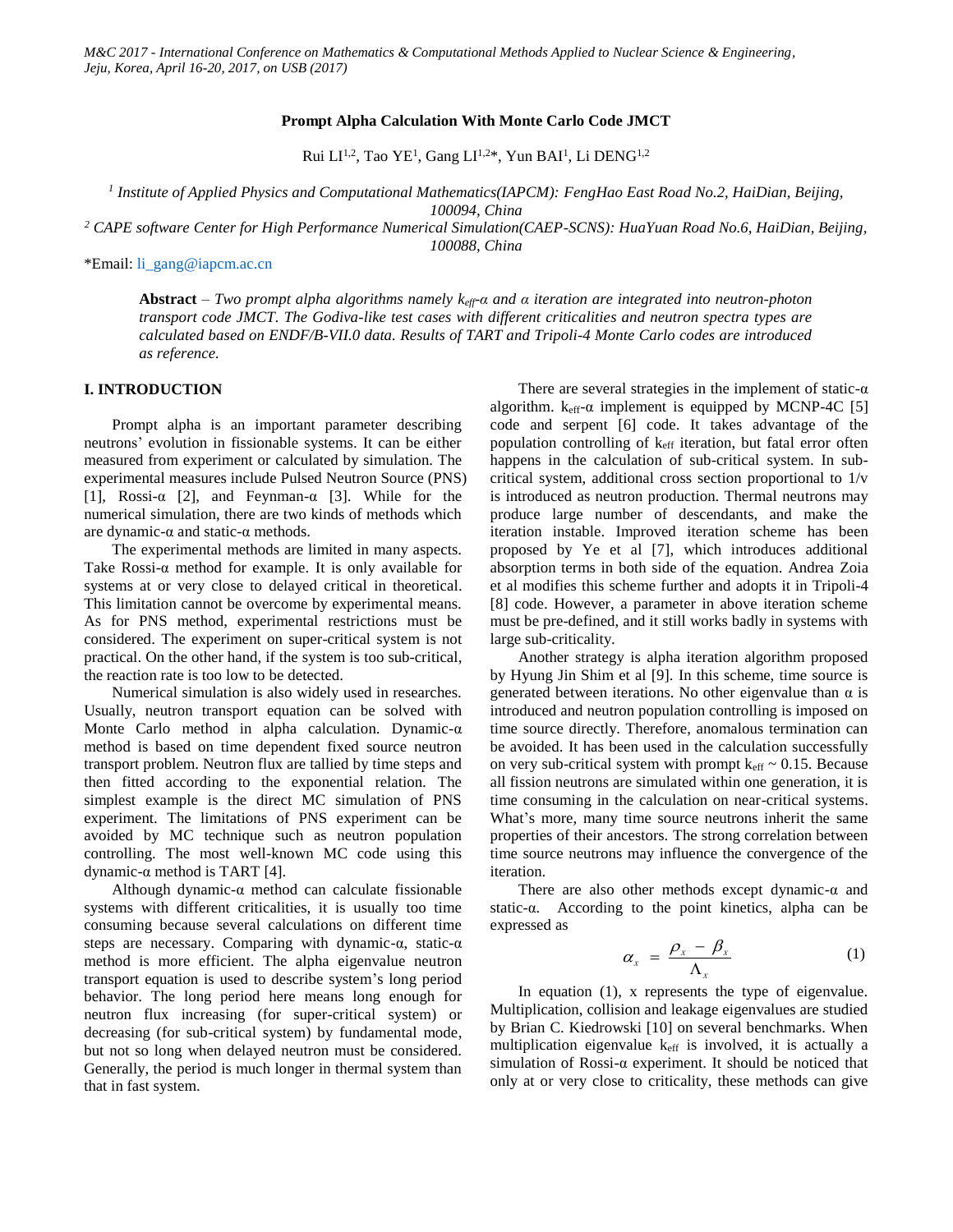accurate result. For far from critical systems, this method may give wrong results.

## **II. ALGORITHM AND IMPLEMENTATION**

In this work,  $k_{\text{eff}}$ - $\alpha$  and alpha iteration schemes are implemented into JMCT [11] code. A positive initial alpha guess switches JMCT to  $k_{\text{eff}}$ - $\alpha$  iteration branch for supercritical and near-critical systems. While negative initial alpha guess switches JMCT to alpha iteration branch for very sub-critical systems.

### **1. Keff-α iteration**

JMCT adopts the weight correction scheme proposed by Yamamoto [12,13] in the  $k<sub>eff</sub>$ - $\alpha$  iteration implementation. It minimizes the modification of the original  $k<sub>eff</sub>$  calculation flow. Time absorption or production is treated as a technique just like Russian roulette. When neutron flies a length *l*, the weight *w* is changed as follows,

$$
w = w_0 \exp\left(-l \frac{\alpha}{v(E)}\right) \tag{2}
$$

In equation  $(2)$ ,  $w_0$  is the initial weight. All track length estimations remain unchanged except using averaged weight instead. The average weight during a track *l* is

$$
W_a = \frac{1}{I} \int_0^I W_0 \exp\left(-\ I' \frac{\alpha}{v(E)}\right) dI' \tag{3}
$$

If the system is very sub-critical, the exponential function shows an increasing of the neutron weight. This may be dramatic for the thermal neutrons which have small velocities, leading a large amount of fission neutron source produced in  $k<sub>eff</sub>$ - $\alpha$  iteration scheme.

According to the  $\alpha$  eigenvalue equation,  $\alpha$  in the next generation can be calculated as,

$$
\alpha^{i+1} = \alpha^i \left( 1 + \frac{1}{\sum_j \Delta w_j} \left( N - \sum_j v_p \Sigma_j w_a I_j \right) \right) (4)
$$

*N* is the total source neutron weight at the start of the generation. *∆w<sup>j</sup>* is the weight change during *j*-th segment of the random walk.  $v_p$  is neutron multiplication by prompt fission only.

### **2. Alpha iteration**

 $K<sub>eff</sub>$ - $\alpha$  iteration scheme has difficulties in the calculation of fissionable systems with large sub-criticality. Alpha iteration scheme proposed by Hyung Jin Shim is also adopted in JMCT code.

Alpha iteration scheme is similar to  $k_{\text{eff}}$  iteration. Within one keff generation, fission is treated as absorption, and the fission neutrons are produced as source of the next generation. However, in the case of alpha iteration, all the prompt fission neutrons are tracked within the generation, and time source neutrons are produced instead.

The cross section of time production is  $\alpha/v$ , so the time source neutrons can be estimated using collision estimation as follows

$$
N_{ijk} = \left[ \left| \alpha^{i-1} \right| \frac{W_{ijk}}{V(E_{ijk})\Sigma_t} + \xi \right]
$$
 (5)

In order to control the population of time source, normalization can be done at the beginning of the next generation. The weight of time source in i+1 th generation is calculated by

$$
W_{i+1} = \frac{N}{\sum_{jk} N_{i,jk}} \tag{6}
$$

 $\mathbf{I}$ 

Alpha can be estimated using collision, absorption or track length estimator just like keff. However, more inactive iterations may be needed considering the strong correlation of the time source between generations.

## **III. RESULTS**

The Godiva-like problems proposed by Dermott et al. [14] are calculated by JMCT. Some results of TRIPOLI-4 [8] and TART [4] are also used as reference. In the following problems, ENDF/B-VII.0 is used in JMCT except when it is claimed explicitly.

### **1. Godiva-I**

Godiva-I is a fast-critical system. It has a simple geometry which is a bare sphere with radius 8.74 cm. The material is U composed of <sup>235</sup>U, <sup>238</sup>U and <sup>234</sup>U with atom fraction 93.7695%, 5.2053% and 1.0252% respectively. The total density of the fuel is  $18.7398$  g/cm<sup>3</sup>. The results of Godiva-I problem are shown in Table I.

| Table I. Results of Godiva-I |                  |
|------------------------------|------------------|
| alpha $(\mu s^{-1})$         | $k_{\text{eff}}$ |
| $-1.179$                     | 0.99342          |
| $-1.162$                     |                  |
| $-1.090$                     | 0.99349          |
| $-0.739$                     | 0.99580          |
| $-1.1$                       |                  |
|                              |                  |

30,000 neutrons per generation are simulated with 1500 inactive generations and 3500 total generations. Two alpha results of JMCT from different iteration scheme both show good agreement with TRIPOLI-4. TRIPOLI-4 also used ENDF/B-VII.0 database. But they are larger than result of TART in negative direction. Andrea Zoia et al. explained this discrepancy as the result of using different cross section data. For systems near critical, equation (1) can be changed with the form  $\alpha = (k_{eff}-1)/\Lambda$ , where  $\Lambda$  is neutron generation time. In Godiva-I,  $\Lambda$ 's value is about 0.006 μs [14]. Therefore, small difference in keff can lead significant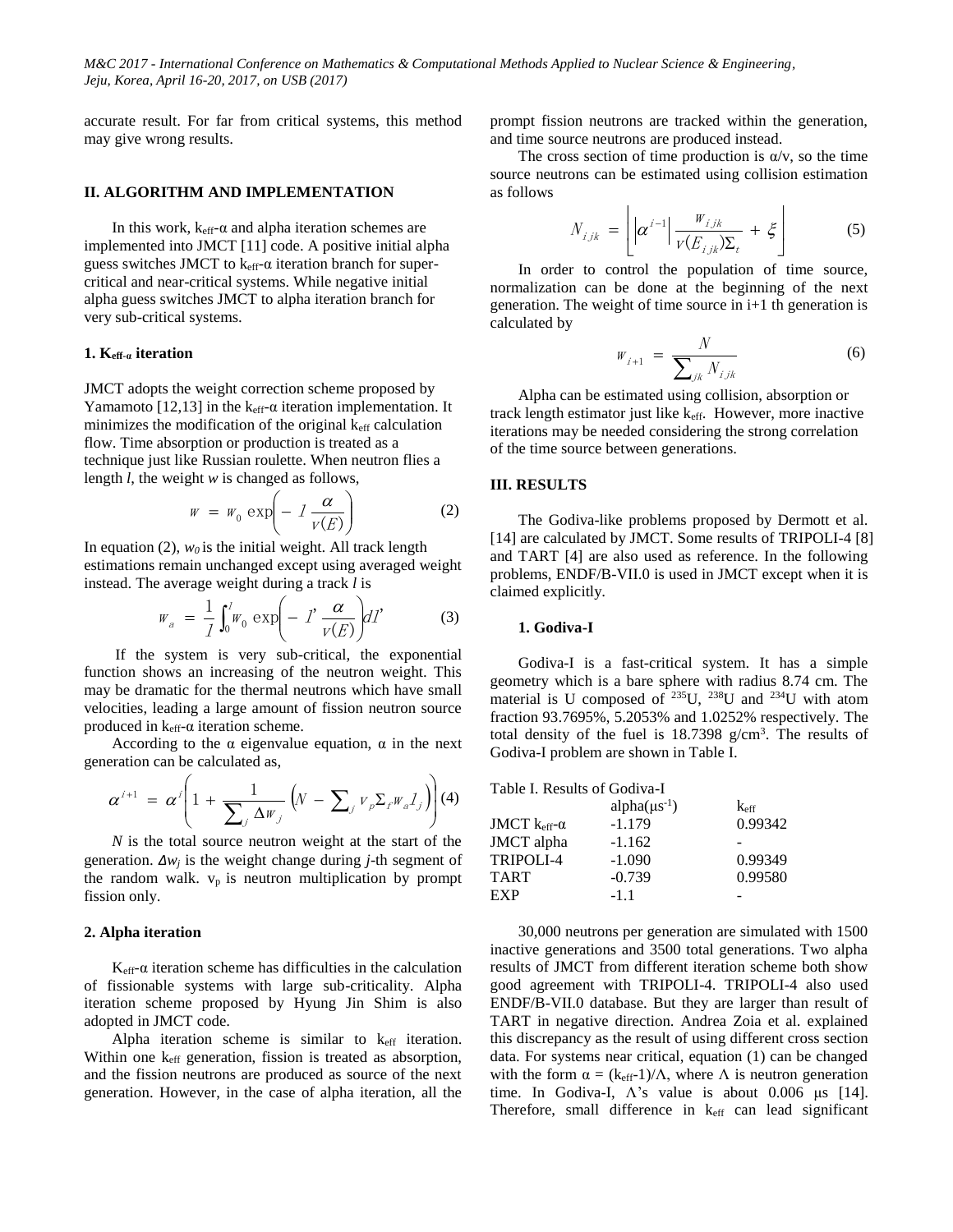deviation in α. It should be noted that the measured alpha value is about  $-1.1 \text{ }\mu\text{s}^{-1}$  [15], showing a better agreement with results using ENDF/B-VII.0.

Neutron spectra are shown in Fig. 1. All the three curves are normalized to 1.0. The results agree well with each other at higher energies. However, the differences are significant at energies lower than 100 eV. Actually, most fluxes at low energies converge badly with statistical error larger than 0.2. Because Godiva-I is a fast system, neutrons are seldom thermalized. The total fraction of the neutrons lower than 100eV is less than 0.0001%. In the alpha iteration scheme, thermal neutron will produce a lot of time source in the next generation. Considering their strong correlations, the statistical error may be underestimated.



Fig. 1. Neutron spectra of Godiva-I problem

#### **2. Godiva-II**

 In Godiva-II problem, all the configurations are same with Godiva-I except that the density is doubled to 37.4796  $g/cm<sup>3</sup>$ . For this super-critical system, only  $k<sub>eff</sub>$ - $\alpha$  calculation is performed. The result is shown in Table II.

| Table II. Results of Godiva-II |                     |                  |
|--------------------------------|---------------------|------------------|
|                                | $alpha(\mu s^{-1})$ | $k_{\text{eff}}$ |
| JMCT $k_{eff}$ - $\alpha$      | 145.13              | 1.58386          |
| TRIPOLI-4                      | 144.9               | 1.58455          |

TART 144.7 1.582

In this problem, 3,000 neutrons per generation, with 200 inactive generations and 500 total generations are simulated. JMCT keff-α gives a result closed to TRIPOLI-4 and TART. The comparison is shown in Fig. 2 for the  $k_{\text{eff}}\text{-}\alpha$ and keff neutron spectra.



Fig. 2. Neutron spectra of Godiva-II problem

As for keff, neutrons below 100keV contribute 5.0% to the total flux. But it is less than 2.0% for  $k_{eff}$ -α. Because all the curves are normalized to 1.0, difference also exists at high energies. This is veiled by the log-log axis scale.

#### **3. Godiva-III**

Godiva-III adds a water sphere with 30 cm radius outside the uranium sphere based on Godiva-II. This configuration makes the system heterogeneous in space. The fission in the inner sphere is much faster than thermalization in the outer sphere. When thermal neutrons are reflected from the outer sphere, tremendous fast neutrons have been produced in the inner sphere by fission. Therefore, the neutron spectrum is fast. The results are shown in Table III.

|                                  | Table III. Results of Godiva-III |                  |
|----------------------------------|----------------------------------|------------------|
|                                  | alpha $(\mu s^{-1})$             | $k_{\text{eff}}$ |
| JMCT $k_{\text{eff}}$ - $\alpha$ | 147.01                           | 1.6802           |
| TRIPOLI-4                        | 146.9                            | 1.66782          |
| <b>TART</b>                      | 146.6                            | 1.661            |

For this system, the keff calculation solves another problem, in which the fission multiplication is reduced by a factor of keff. This difference can be found from neutron spectra comparison shown in Fig. 3.



Fig. 3. Neutron spectra of Godiva-III problem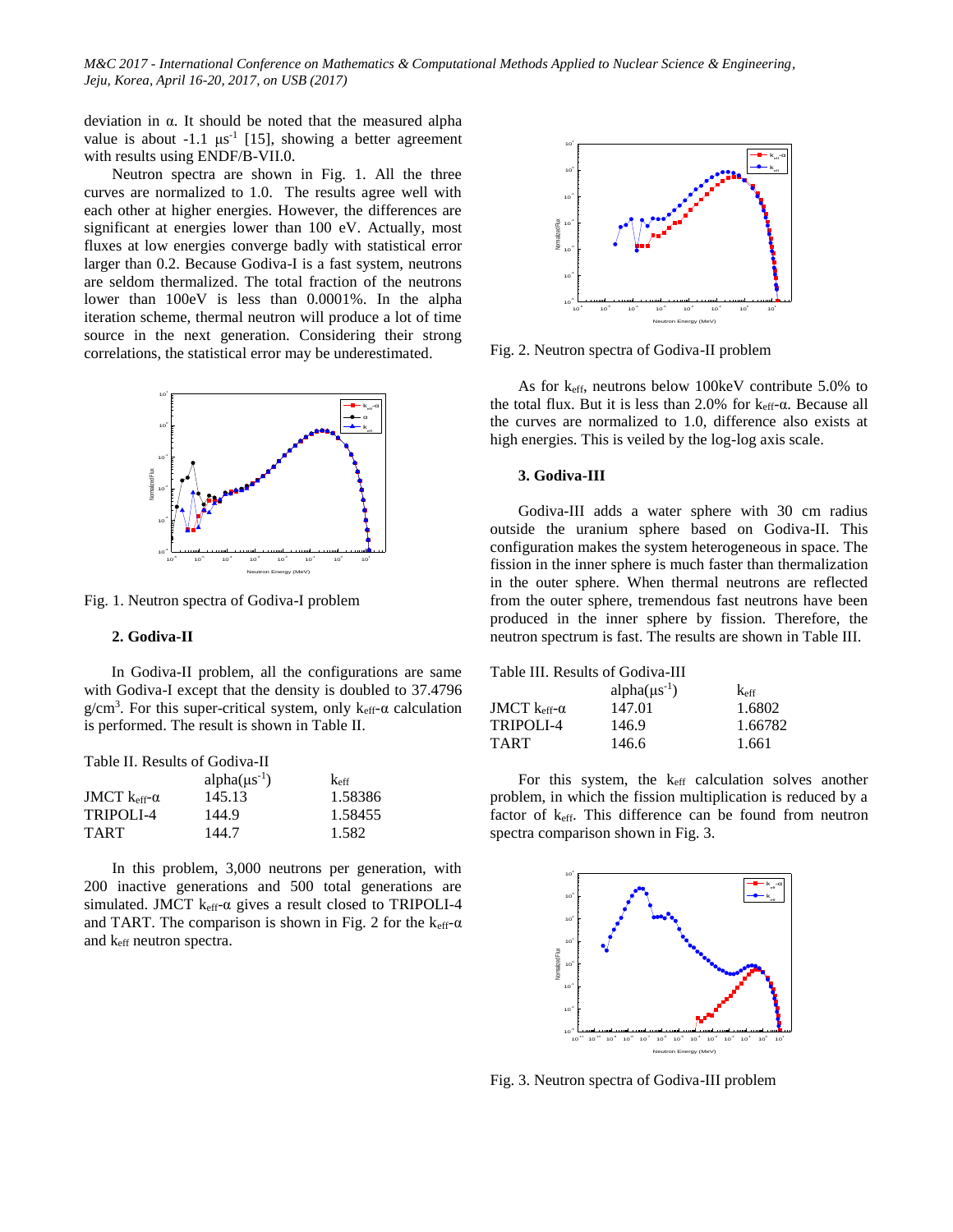# **4. Godiva-IV**

Godiva-IV adds  $100\%$  H<sub>2</sub>O in atomic fraction into U sphere homogeneously. This makes it a thermal fission system. Similar test is done as Godiva I – III. The results are shown in Table IV and Fig. 4.

| Table IV. Results of Godiva-IV |  |  |  |  |
|--------------------------------|--|--|--|--|
|                                |  |  |  |  |

|                                  | alpha $(\mu s^{-1})$ | $k_{\rm eff}$ |
|----------------------------------|----------------------|---------------|
| JMCT $k_{\text{eff}}$ - $\alpha$ | 0.6713               | 1.80519       |
| <b>TRIPOLI-4</b>                 | 0.671                | 1.79282       |
| <b>TART</b>                      | 0.653                | 1.771         |



Fig. 4. Neutron spectra of Godiva-IV problem

The difference between  $k_{eff} - \alpha$  and results  $k_{eff}$  is very small. This represents a special situation that  $k_{\text{eff}}$  gives the accurate result with a wrong solving process. Cullen et al. [4] explains that fast neutrons produced by fission are far less than thermal neutrons. Although fission multiplication is reduced by a factor of keff, little change in neutron spectrum happens.

# **5. Godiva-V**

Godiva-V problem is a fast system with a large subcriticality. It halves U's density based on Godiva-I. Alphaiteration scheme is used in JMCT. The results are shown in Table V and Fig. 5.

Table V. Results of Godiva-V

|             | alpha $(\mu s^{-1})$ | $k_{\rm eff}$ |
|-------------|----------------------|---------------|
| JMCT alpha  | $-0.9397$            | 0.52594       |
| TRIPOLI-4   | $-0.979$             | 0.52542       |
| <b>TART</b> | $-0.739$             | 0.528         |



Fig. 5. Neutron spectra of Godiva-V problem

The spike at low energies is mainly determined by leakage. For simplicity, we consider a system with a void sphere with no fission or scattering happens. The alpha eigenvalue equation can be expressed as

$$
\Omega \cdot \nabla \phi = -\frac{\alpha}{V} \phi \tag{7}
$$

The flux in arbitrary position inside the sphere takes the following form

$$
\phi = c_1 e^{\frac{c_2}{v}} \tag{8}
$$

Parameters  $c_1$  and  $c_2$  are positive. Therefore, an exponentially decrease happens at low energy.

## **IV. CONCLUSIONS**

Two iteration schemes are implemented into JMCT code. The test on Godiva-like benchmarks shows that the algorithm can be used in fissionable systems with different criticalities. Researches on source convergence of alpha iteration scheme still needs more efforts.

## **ACKNOWLEDGMENTS**

This work was sponsored by National Energy Administration of China (No. 2015ZX06002008).

## **REFERENCES**

- 1. C. M. Persson, et al. "Pulsed Neutron Source Measurements in the Subcritical ADS Experiment YALINA-Booster," *Annals of Nuclear Energy*, **35**, 2357 (2008).
- 2. R. Kuramoto, et al. "Rossi-α Experiment in the IPEN/MB-01 Research Reactor", *Brazilian Journal of Physics*, Vol **35**, No. 3B (2005).
- 3. Philippe Humbert, et al. "Simulation of Feynman-Alpha Measurements from SILENE Reactor Using a Discrete Ordinates Code", *PHYSOR 2006* (2006).
- 4. D. E. Cullen, "TART 2002: a coupled neutron-photon, 3-D, combinatorial geometry, time dependent Monte